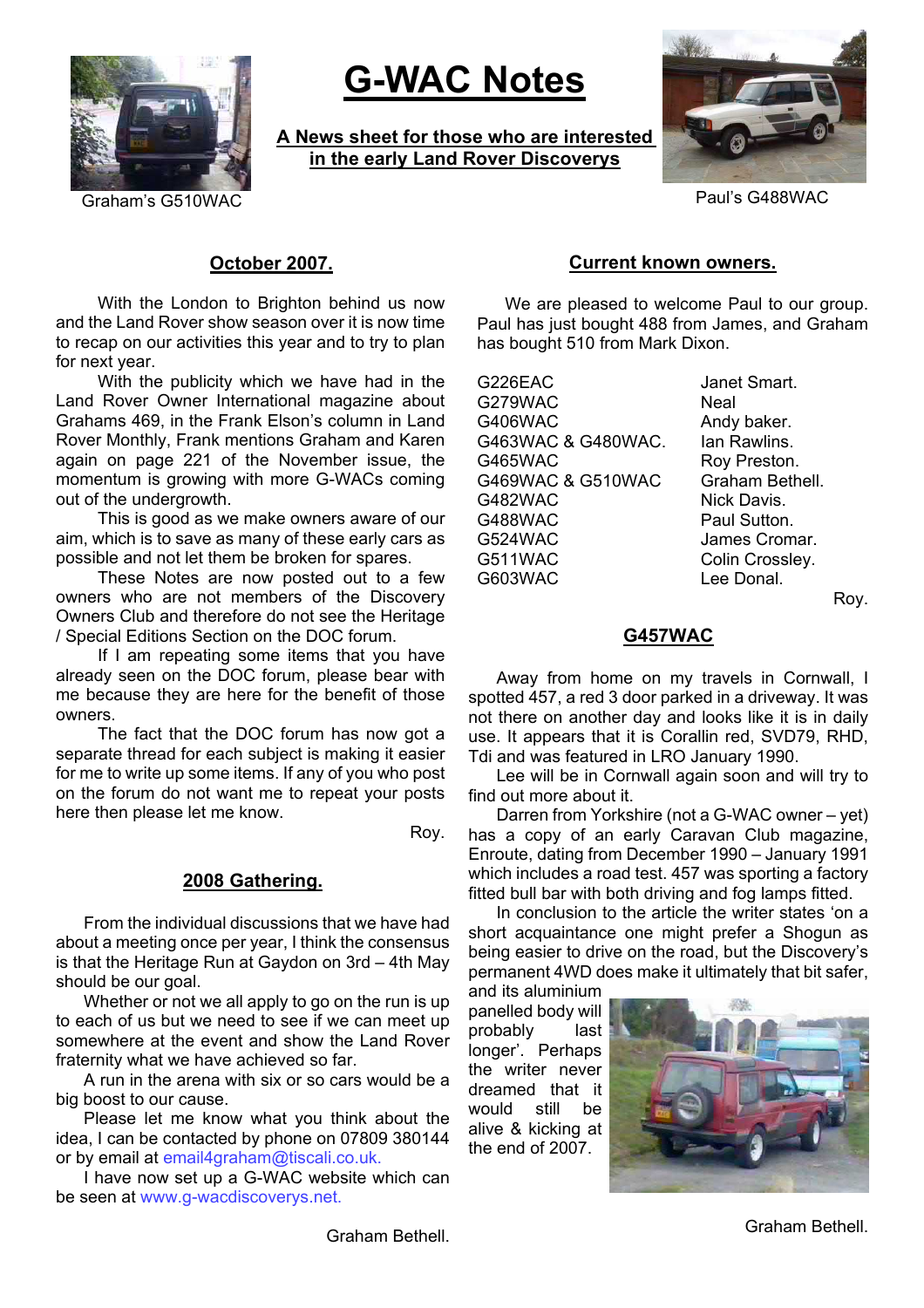#### **G510WAC.**

After months of planning to collect 510 from Mark Dixon, it was finally collected on 6th October 2007 and delivered to my place for a rebuild over the winter.

It had been stored in a narrow garage behind a



car ramp so had to be driven out over the ramp with the aid of a few blocks.

Having spent most of the day working on it, G510WAC fired up, drove over the ramp and out of the

garage from where it had stood lifeless for 2 ½ years.



Once out of the garage it needed to be loaded onto my truck for the journey home.

So what's got to be done; Complete offside inner wing replacement, it is very rotten. Near-

side outer rear quarter panel repair / rebuild. Front

end re assembly (it had been stripped for a new inner wing then left when Mark changed his job).

A major service although the amount of work that Mark had done



on it is beyond belief – and my pocket. !! Interior re fit including rear seats and belts. (Mark ran it as a van, as seen in the Land Rover Owner magazine) Dashboard rebuild – it had been stripped to find a wiring fault and left. (Not sure if he ever did find and fix the fault). So there will be some electrical testing to be done.

Some other bodywork tidying is required. The roof front lip above the windscreen is very blistered and wont last much longer without a major repair. Then of course the MoT inspection and test.

As work goes on, and more bits get removed, repaired and refitted, I will take some pictures and do a progress report for another issue of G-WAC Notes.

The scheduled first outing is Gaydon 3rd – 4th May 2008, so I had better put a workshop manual down on my Xmas list !!

Graham Bethell.

#### **G524WAC**

I've booked 524 in with a friend of mine who is an ace welder, the week before Christmas, so that it gives me some time to sort out the bodywork, swap the bonnet and the rear door for the ones I got off 313, replace the windscreen, sort out the sunroof seals and strip the interior ready for the sill welding.

So not much to do there then !!. I've repainted the wheels to silver, the ones that were on 488 with the decent BFG Longtrails (they were silver when I got them, then painted them white, now back to silver –hmmm). Well at least with about six layers of paint it should hold back the rust for a while. Oh and front and back bumpers are now off ready for a refurbish.

Luckily the rear crossmember is still in excellent condition; it appears to be the sills and several mounts that have suffered the worst corrosion, but should be plateable.

James Cromar.

## **B52COH**

Not a G-WAC, but an interesting piece of history about the first Discoverys was posted on the DOC forum by Lee. He saw this white car at the Dunsfold



Collection; it dates back to 1988 and is the oldest surviving Discovery.

Darren Burgess, the Secretary of the Discovery Owners Club, replied to the post, agreeing that it is possibly the oldest

surviving Discovery prototype left. Its code name was Jay 5, the Jay being the name of the project within the factory. It has a V8 efi engine although the first production cars were fitted with the carburettor fed version.

The car has been in deep storage at the British Motor Industry Heritage Trust (BMIHT) collection and

is on long-term loan to Dunsfold. After not being run for ten years it only required a fuel pump, clutch, keys and minor servicing to get it up to MoT standard.



#### The "B" prefix

registration number would have disguised it whilst it was out on test on the road. The car was featured in the November 2004 edition of Land Rover Owner International magazine.